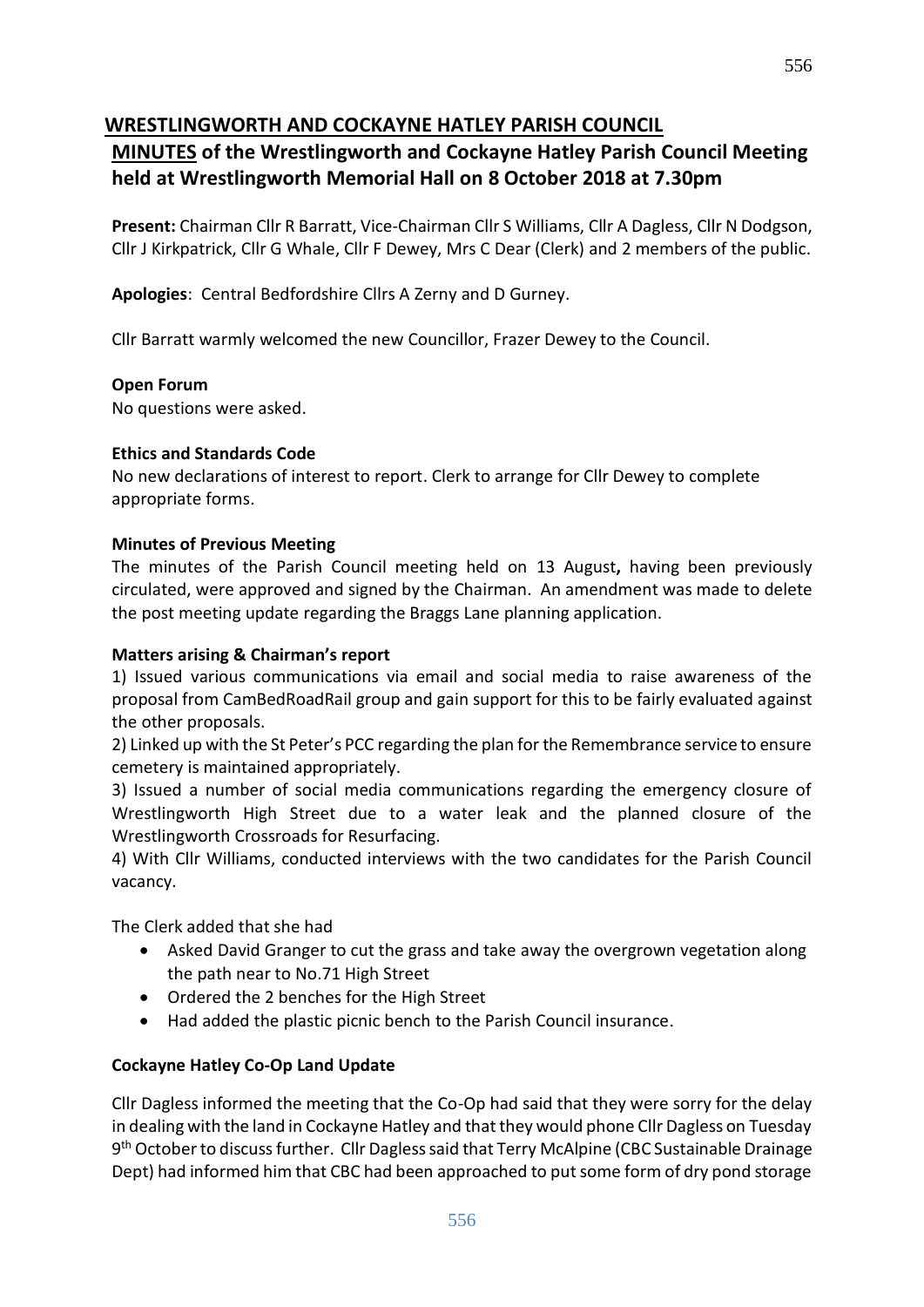on the land in Cockayne Hatley to deal with potential flooding and that funding may be available for this over the next 18 months. Cllr Dagless has put Terry McAlpine in touch with the Co-Op as they are currently the landowner. However from the viewpoint of the parish Council we will need further details regarding the proposal and its impact on the land we hope to acquire. **ACTION AD**

#### **RES**

Cllr Barratt informed the meeting that he was unable to get an update on the situation regarding the RES from CBC. **ACTION RB**

#### **East/West Rail Link**

Cllr Dagless spoke about the Rail Link and the current proposal for the route to go just south of Wrestlingworth. It would appear that Network Rail has chosen this route due to cost without due liaison with other bodies. The Cam Bed Rail Road (CBRR) group has been set up to oppose this route as they believe that the East West Rail should serve as many people as possible along its path whilst minimising planning blight, maximising sustainability and minimising environmental damage. Their proposed route is along the A428/A421 corridor and provides 4 new stations along this route to service the growing residential developments. Cllrs Dagless and Williams had attended presentations by CBRR and now put to the Council that the Council needs to formally make a decision whether or not to support this group (http://www.cambedrailroad.org) as the current route has considerable disadvantages with no benefits. Cllrs Barratt and Williams informed the meeting that they were due to attend the meeting with Alistair Burt MP and would be raising this issue with him. Clerk asked to inform Mr Burt of the attendance of the Parish Councillors at the meeting and also to ask for the East West Rail Link to be added to the agenda. **ACTION CD**. Cllr Williams agreed to draft a letter to Mr Burt expressing the Council's concerns that this route is inappropriate. **ACTION SW**

#### **Portfolios**

PLAY AREA – Cllr Kirkpatrick informed the meeting that a site visit was carried out on Thursday 13<sup>th</sup> September, details are:

- 1) Bins were emptied and minor litter picking done
- 2) All equipment visually checked and no damage or other faults apparent
- 3) Rabbit spotted in the play area, and some evidence of digging although no large holes as yet
- 4) Garage has had a keyed padlock put on latch following loss of combination lock during Village Fete

Outstanding tasks:

1) General repairs to flooring have been approved and funding agreed, but this has yet to be carried out.

It was agreed that the broken picnic table should be placed against the fence and that a replacement would be considered at the next budget meeting in January. **ACTION JK & FD**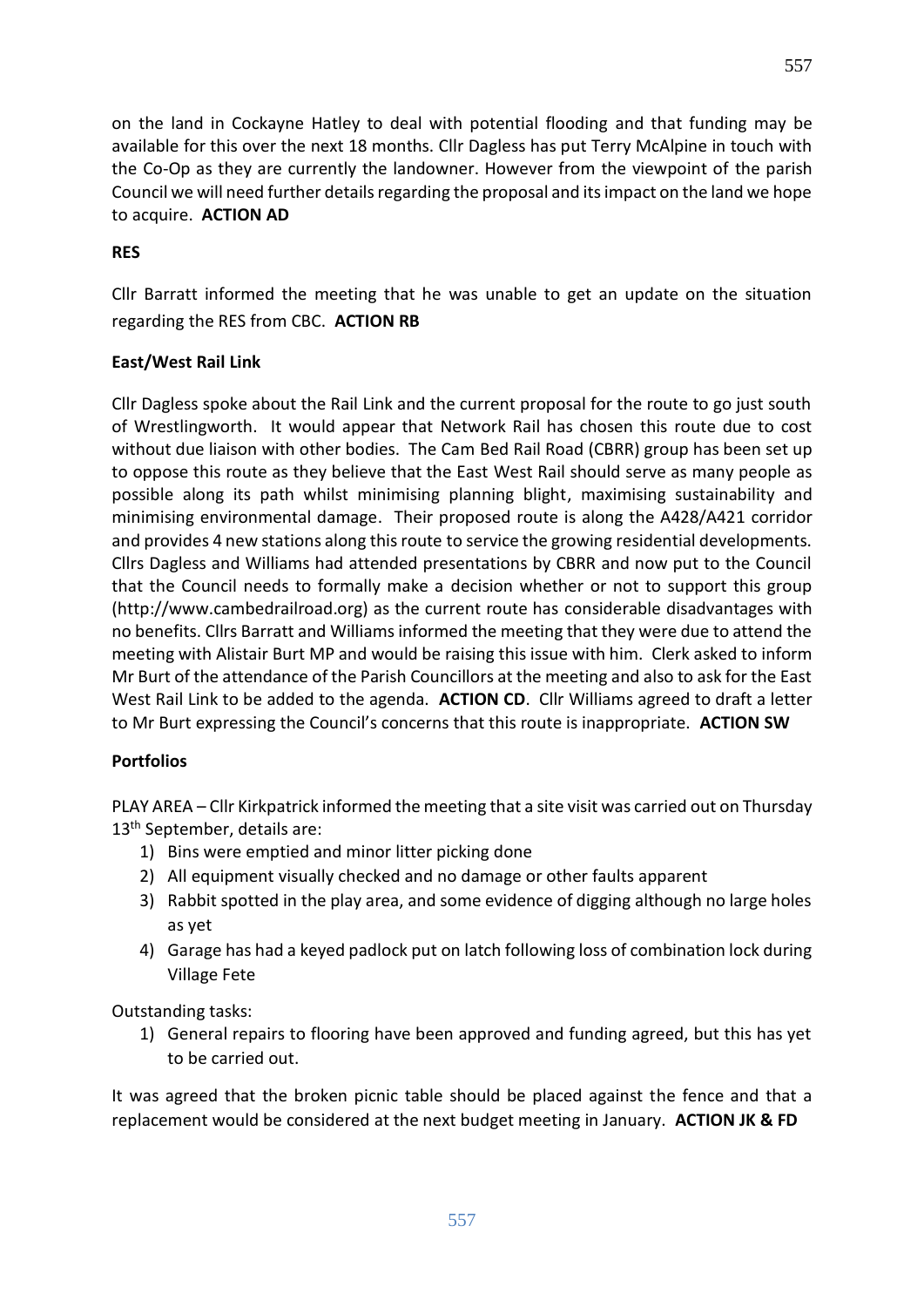#### **High Street speed reduction RMF**

A construction order to the value of £19,148.49 has now been issued for the High Street speed reduction scheme. A date for the work has not yet been issued but it is estimated to take place from February 2019 onwards, subject to weather conditions.

#### **B1042 Crossroads**

Resurfacing work together with the possible installation of a speed camera is now planned to take place this week (8.10.18).

#### **Randalls Close**

CBC confirm that Randalls Close has been surfaced and a new gully installed, it remains a private road and would not be adopted if the flooding issue persists.

#### **Church Lane**

The overhanging tree in Church Lane has now been cut back.

The Church Lane street sign in front of the BT site is in need of repair, this has been reported and new posts will be installed by the building control department at CBC.

#### **Speed watch Report**

- 18 sessions have been carried out so far in 2018, 9 on the High Street and 9 on the Potton Road
- Sessions were carried out at various times in the day from 7.00am to 6.30pm
- 237 vehicles were found to be travelling at 35mph or greater, 167 of these were on the Potton Road
- The highest speed measured was 50mph on the Potton Road heading towards the High Street junction
- The highest traffic flow recorded in one direction was 329 vehicles per hour on the High Street, traffic flow in excess of 300 vehicles per hour in one direction has been recorded 3 times so far this year which is a considerable increase over previous years.
- The number of large HGV's is also of serious concern and it was noted that on some occasions these vehicles are forced onto the pavement to pass each other. Other incidents of short-term congestion caused by HGV's has also been noted.

The Council joined Cllr Dodgson's in recording thanks to Ken Ellis for all his hard work coordinating the Speed watch project.

WEBSITE – Cllr Kirkpatrick informed the Council that the new website was set to go live. The Council expressed their thanks to Cllr Kirkpatrick for all his hard work in putting together the new website. Cllr Barratt, Cllr Kirkpatrick and Clerk agreed to have a meeting regarding future updating of the website. **ACTION RB, JK & CD**. It was agreed that all contact emails from the website should come to the Clerk. Clerk asked to check the transparency information and documents relating to the Parish Council. **ACTION CD**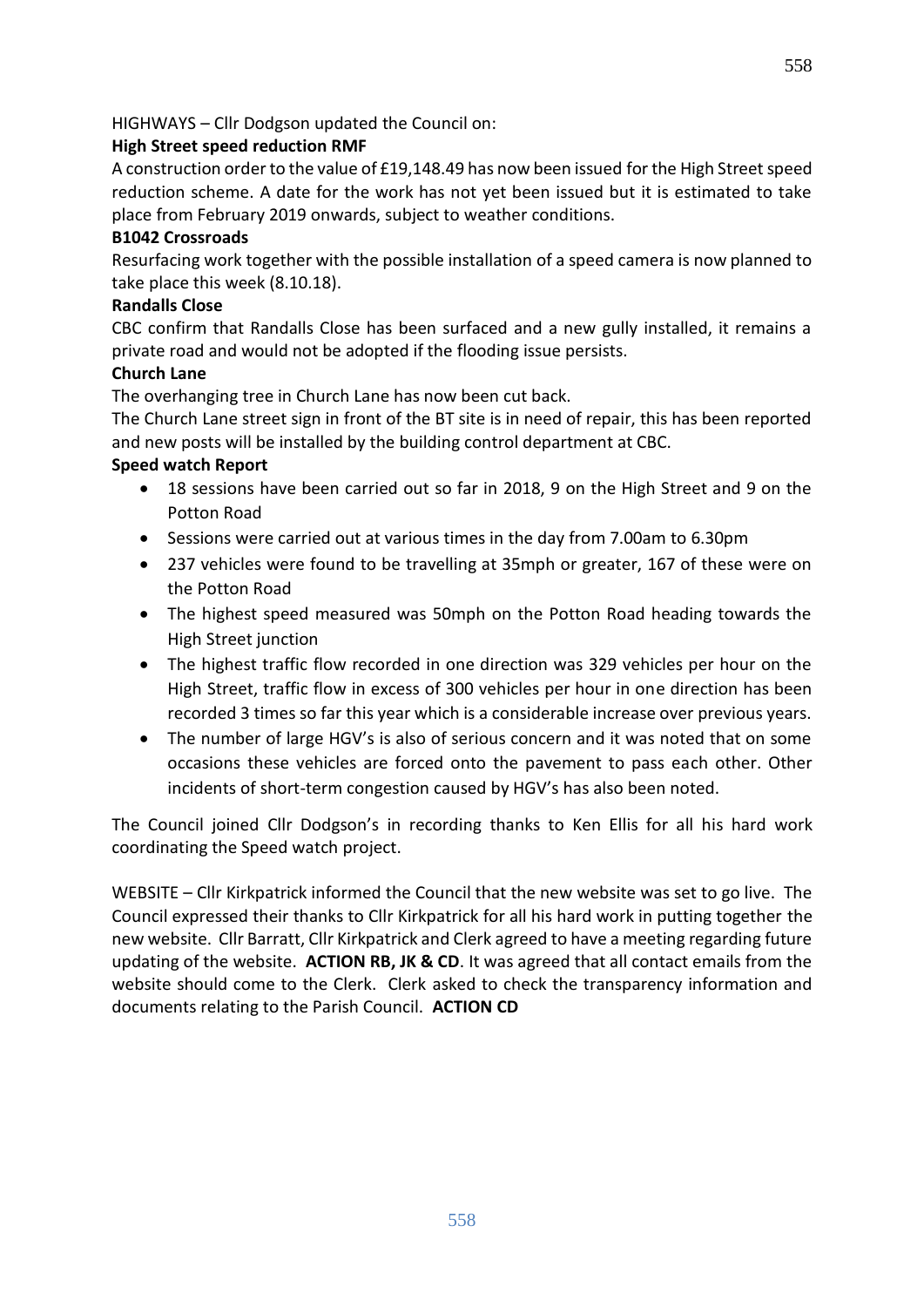PHONE MAST – Cllr Whale informed the meeting that the telecommunication at northern highways verge of Tadlow Rod, Wrestlingworth junction of Tadlow Road/High Street has been approved and is due to become operational in January 2019. Regarding the broadband issue for Cockayne Hatley, concerns were expressed regarding considering Voneus to provide superfast broadband at Cockayne Hatley. Concern expressed that this would release BT / Openreach from their obligation to provide to the whole community and Cllr Dagless reported that there had been email discussions on this matter between householders in Cockayne Hatley and CBC which he would review and update for the next meeting. **ACTION AD**

#### **Planning**

The current Planning applications were discussed. (**Appendix C)**

Cllr Dagless spoke of his concerns regarding the refusal of a retrospective application for change of use from agricultural to garden at 21 Village Road, Cockayne Hatley. The applicants were considering an appeal against the decision and were looking for the PC's support. Cllr Williams said that she had looked at the officer's report and refusal letter. The officer has used the same policies from the Core Management and Development Strategy as those in the NP to highlight and safeguard Cockayne Hatley as a rural settlement in the open countryside. The officer has also referred to the NP in the report. It appears that the issue relates to the level of permitted garden area and the siting of the shed within the local landscape. Cllr Williams said that she had been to look at the site in relation to the development of the Co-op barns and the immediately surrounding area. The policy which would be the most difficult to challenge states:

#### **DM4 Development Within and Beyond Settlement Envelopes**

"Extensions to gardens that are limited in scale will be permitted where there would be no harm to the character of the area. This would be where a garden extension is of very limited size, or creates a natural rounding off or where the original garden size is very restricted. By restricting permitted development rights, buildings would not be permitted on the extended garden area."

Contrary to the officer's report, the garden remaining on the original plot at no. 21 is very small following the latest extension to the property, and Cllr Williams thought that without the land under discussion the site would have been seriously over developed. Given the shortcomings in the application process experienced by the applicants and the views expressed above it was agreed to support them in arranging a meeting with CBC and their appeal against the decision to refuse planning permission. **ACTION AD.**

#### **Finance**

#### Councillors approved the payment of invoices **(Appendix A**).

The Financial statement **(Appendix B)** was discussed. It was agreed that a donation of £250 would be made to the CamBed RailRoad Group. Cllr Barratt to action donation through his personal account and be reimbursed. The clerk had distributed a copy of the current Risk Register which had been reviewed by Councillors with no further amendments being considered necessary.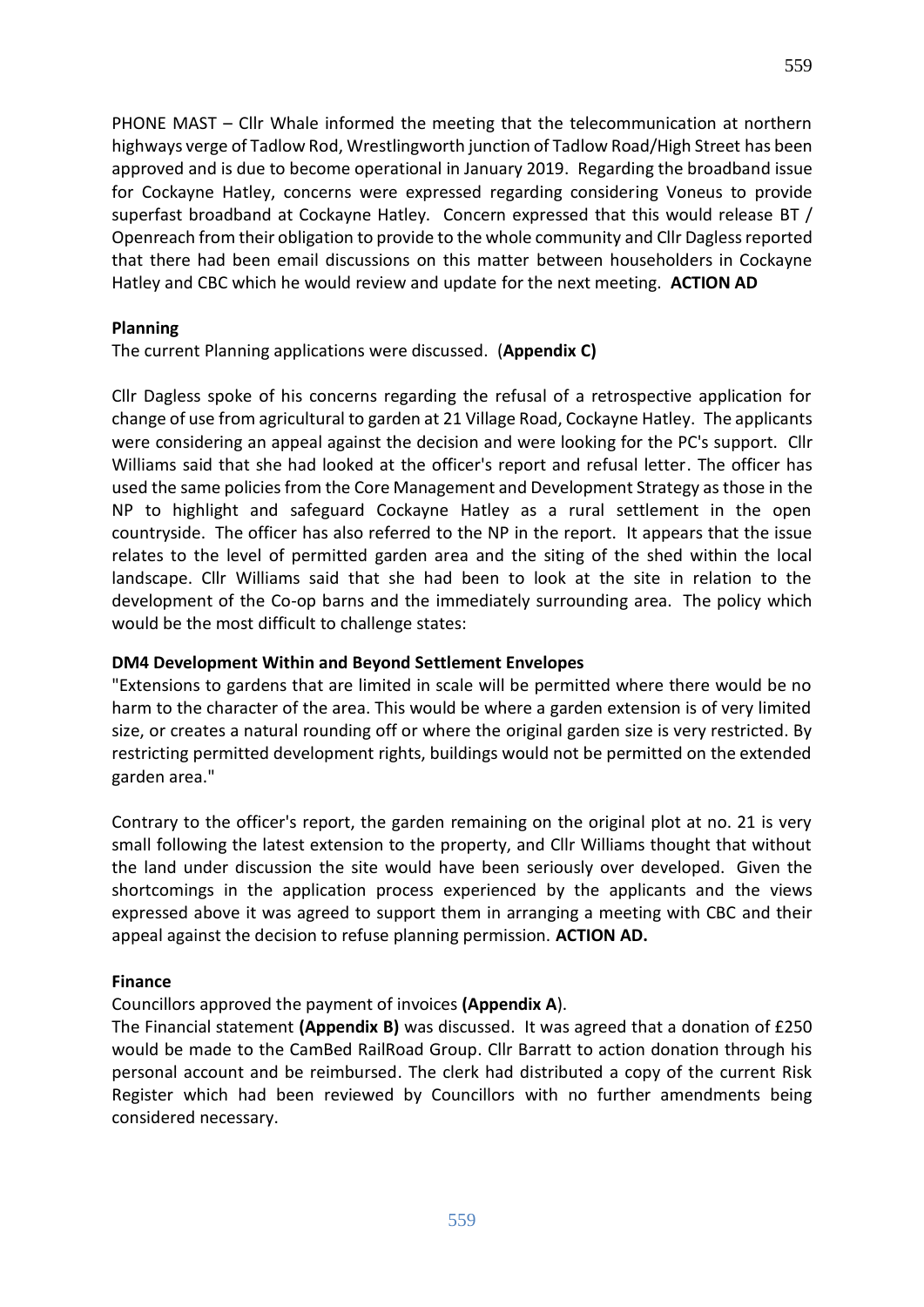**Correspondence –** Emails distributed between meetings – in view of the increase in email communications between councillors between meetings, it was agreed that this would be a standing agenda item going forward.

**Any Other Business –** It was agreed that grass cutting at the cemetery should be put back on to the schedule with immediate effect and an additional tidy-up requested before the 20<sup>th</sup> October. **ACTION CD**. Meeting with Clerk, Chairman and Mr Reeves to be arranged before the end of the year. **ACTION RB.** Clerk informed of 2 faulty lights in Wrestlingworth. **ACTION CD**

The meeting closed at 9.25pm

**Date of Next Meeting** – Monday 19th November 2018 at 7.30pm.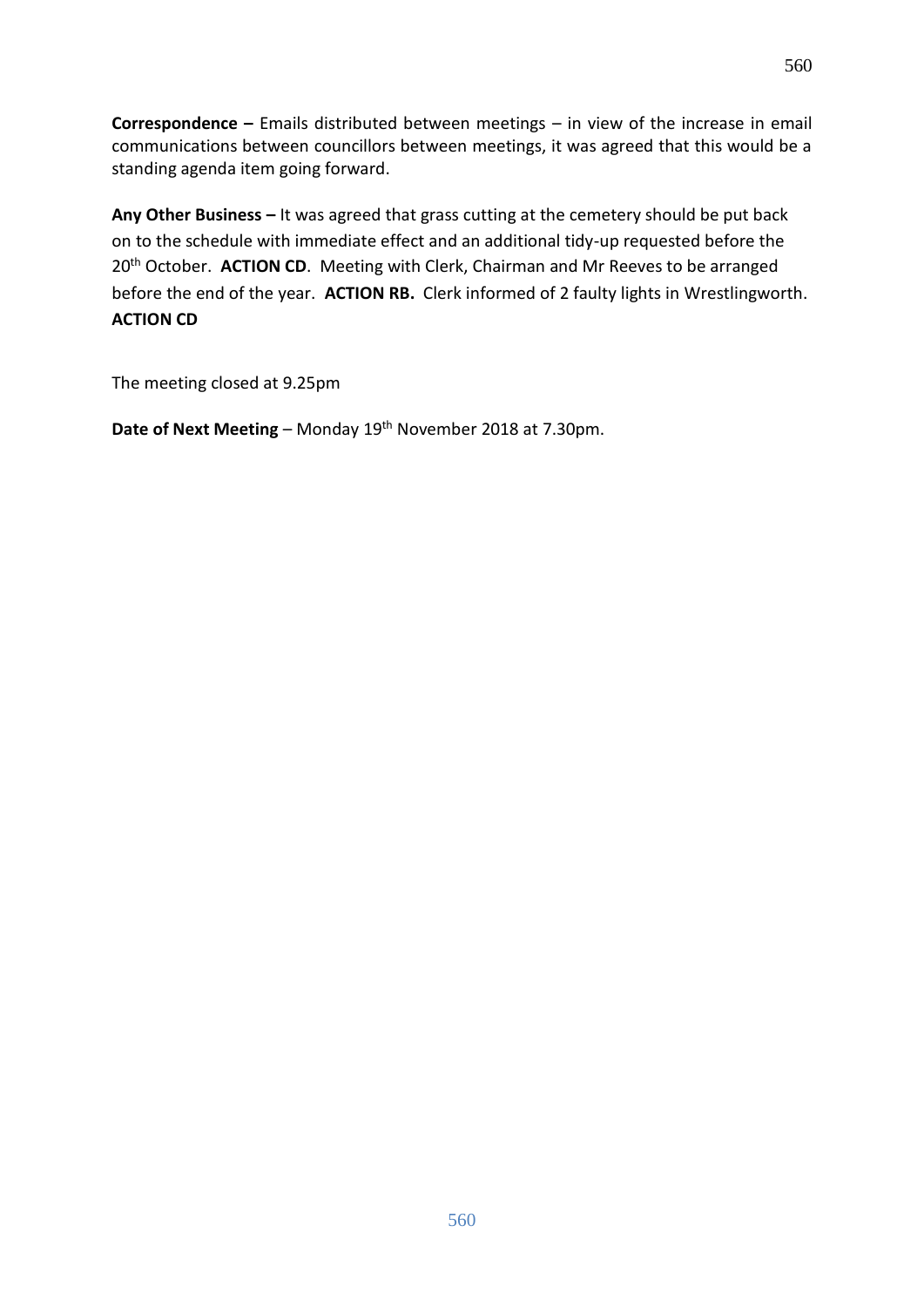# **Financial Report – October 2018**

The following accounts are to be paid and I need to request the council's endorsement.

| Sept     | E-on Electricity supply D/Debit                               | 169.07   |
|----------|---------------------------------------------------------------|----------|
| Sept     | Clerk's Salary D/Debit                                        | 403.13   |
| Sept/Oct | Clerk's expenses (Telephone, Internet, Stamps,<br>stationery) | 30.00    |
| Sept     | SAGE - accounting software D/Debit                            | 18.00    |
| Aug/Sept | D J Granger - Grounds maintenance                             | 1,218.82 |
| Oct      | <b>CPRE Affiliation fee</b>                                   | 36.00    |
| Sept     | NBB Ltd - plastic picnic bench                                | 768.60   |
| Sept     | Terry Seymour - Parish Lights Maintenance                     | 450.00   |
| Nov      | Royal British Legion                                          | 25.00    |
| Oct      | Robin Barratt - donation to CBRR                              | 250.00   |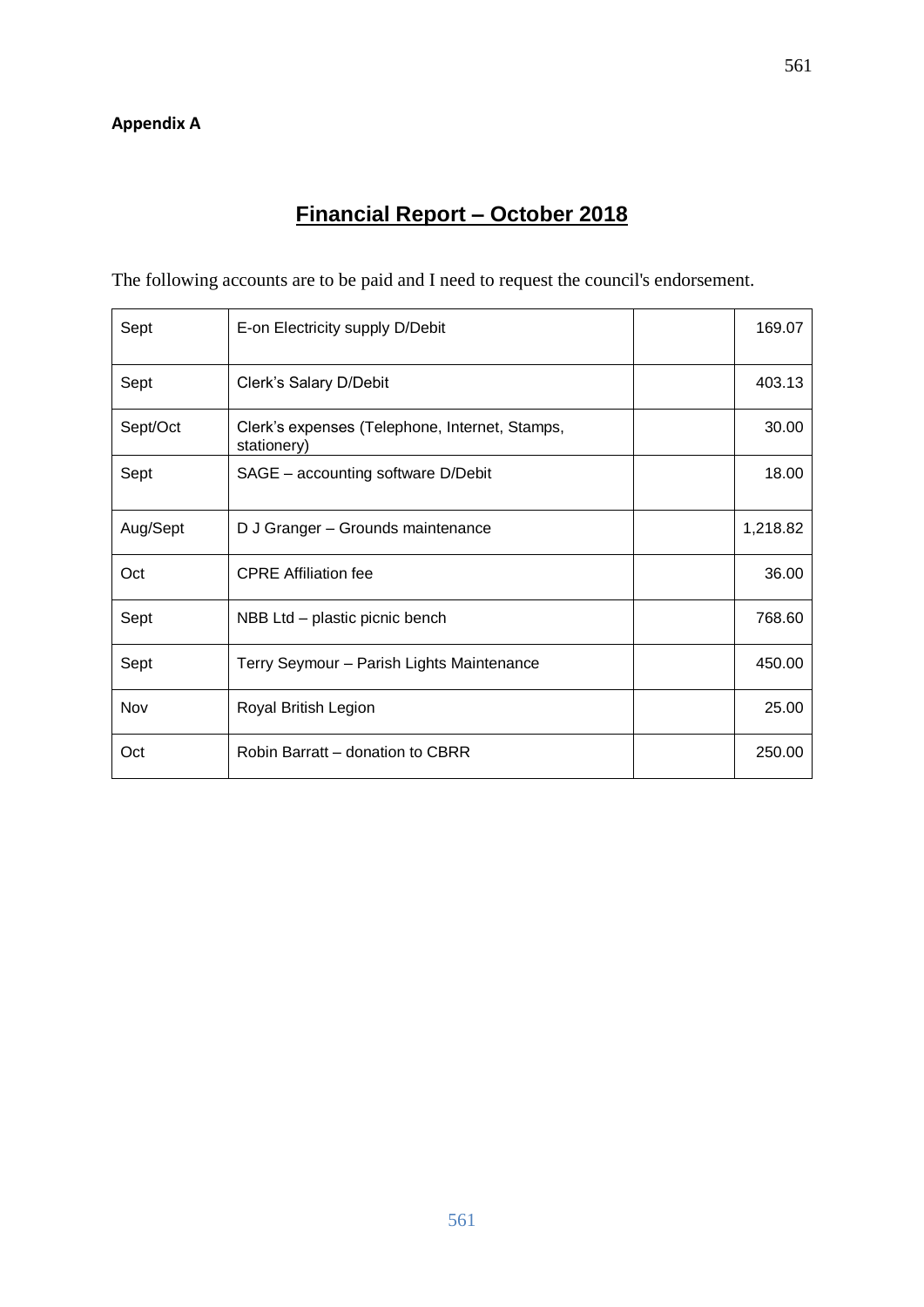## **WRESTLINGWORTH & COCKAYNE HATLEY PARISH COUNCIL**

## **FINANCIAL STATEMENT AT 30 SEPTEMBER 2018**

|                                   |                      |               | Year to       |
|-----------------------------------|----------------------|---------------|---------------|
|                                   | Year to 31 March 19  |               | March 18      |
|                                   | <b>Actual</b>        | <b>Budget</b> | <b>Actual</b> |
|                                   | Period to 30 Sept 18 | for year      |               |
| Income                            |                      |               |               |
| Precept                           | 20,984.00            | 20,984.00     | 20,030.00     |
| Interest                          | 10.17                | 15.00         | 17.88         |
| CH land grant                     | 258.78               |               |               |
| <b>Grass Cutting Contribution</b> |                      | 380.00        | 380.33        |
| VAT refund to March 18            | 275.92               |               | 122.43        |
| Tree cutting contribution         |                      |               |               |
| <b>Total Income</b>               | 21,528.87            | 21,379.00     | 20,550.64     |
|                                   |                      |               |               |
| <b>Operational Expenses</b>       |                      |               |               |
| Accountants fees & Sage           | 190.00               | 500.00        | 510.00        |
| <b>Affiliation Fees</b>           | 172.00               | 300.00        | 294.00        |
| <b>Amenity Field lease</b>        |                      | 120.00        |               |
| <b>British Legion</b>             |                      | 25.00         | 25.00         |
| <b>Church Clock Maintenance</b>   |                      | 325.00        | 250.00        |
| <b>Churchyard Maintenance</b>     |                      | 1,000.00      |               |
| Clerk's expenses                  | 172.28               | 350.00        | 303.18        |
| Clerk's salary                    | 2,418.78             | 4,692.00      | 4,616.54      |
| <b>Election expenses</b>          |                      | 375.00        |               |
| Electricity - street lighting     | 931.39               | 1,800.00      | 1,656.02      |
| Electricity/lighting - maint      | 428.75               | 400.00        | 268.75        |
| <b>General Maintenance</b>        |                      | 500.00        | 0.00          |
| Grants (see below)                | 800.00               | 1,500.00      | 2,300.00      |
| Normal Grass and Hedge cutting    | 4,062.73             | 8,000.00      | 6,404.90      |
| Other grounds & tree work         |                      | 1,000.00      |               |
| Insurance                         | 810.70               | 850.00        | 795.11        |
| <b>Memorial Hall Hire</b>         | 42.00                | 150.00        | 79.00         |
| Millenium Garden                  |                      | 100.00        | 0.00          |
| Lousey Bush sign                  |                      |               |               |
| Cockayne Hatley sign              |                      | 0.00          | 590.00        |
|                                   |                      |               |               |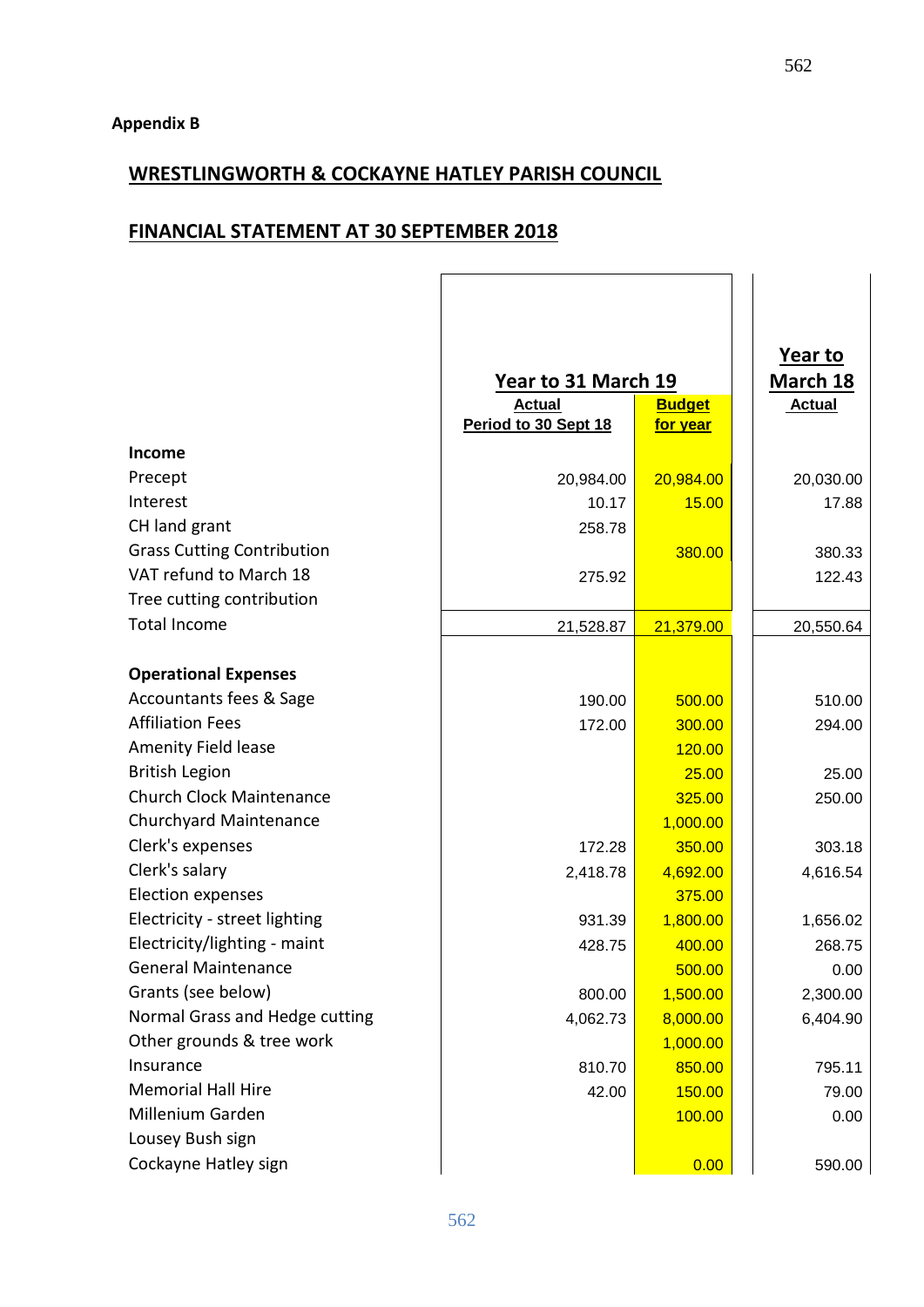| Parish Tidy Up                                                                                                       |           | 500.00       | 235.00             |  |  |
|----------------------------------------------------------------------------------------------------------------------|-----------|--------------|--------------------|--|--|
| Playing field Maintenance                                                                                            | 105.00    | 1,000.00     | 538.00             |  |  |
| Playing field lease                                                                                                  |           | 360.00       |                    |  |  |
| <b>Training expenses</b>                                                                                             |           | 200.00       | 83.00              |  |  |
| Web site                                                                                                             |           | 500.00       | 69.90              |  |  |
| Vat expensed and not yet recovered                                                                                   | 256.99    | 0.00         | 275.92             |  |  |
|                                                                                                                      | 10,390.62 | 24,547.00    | 19,294.32          |  |  |
| <b>Operating surplus/deficit</b>                                                                                     | 11,138.25 | $-3,168.00$  | 1,256.32           |  |  |
| <b>Projects</b>                                                                                                      |           |              |                    |  |  |
| Allotment lease and set up                                                                                           |           | 2,500.00     |                    |  |  |
| Speed reduction measures                                                                                             |           | 10,000.00    |                    |  |  |
| Neighbourhood Plan                                                                                                   | 10.00     | 0.00         | 76.95              |  |  |
| Cockayne Hatley land & set up                                                                                        | 30.00     | 3,000.00     | 1,000.00           |  |  |
| <b>Project Grants received</b>                                                                                       |           |              |                    |  |  |
| Neighbourhood Plan                                                                                                   |           | 0.00         | 0.00               |  |  |
| <b>Net Project costs</b>                                                                                             | 40.00     | 15,500.00    | 1,076.95           |  |  |
|                                                                                                                      |           |              |                    |  |  |
| <b>Overall surplus/deficit</b>                                                                                       | 11,098.25 | $-18,668.00$ | 179.37             |  |  |
| <b>RESERVES</b>                                                                                                      |           |              |                    |  |  |
| Bank brought forward                                                                                                 | 29,180.75 | 29,180.75    |                    |  |  |
| (Deficit)/Surplus for period                                                                                         | 11,098.25 | $-18,668.00$ |                    |  |  |
| Bank carried forward                                                                                                 | 40,279.00 | 10,512.75    |                    |  |  |
| VAT refund due<br>Total                                                                                              | 256.99    |              |                    |  |  |
|                                                                                                                      | 40,535.99 |              |                    |  |  |
| <b>GRANTS PAID IN YEAR</b>                                                                                           |           |              |                    |  |  |
| Youth Club                                                                                                           |           | 400.00       | 800.00             |  |  |
| Village Link<br>Wrestlingworth Memorial Hall                                                                         | 150.00    | 150.00       | 150.00<br>1,000.00 |  |  |
| St Johns Church                                                                                                      |           |              |                    |  |  |
| Parish Walking & Wildlife                                                                                            | 150.00    | 150.00       |                    |  |  |
| Lower School                                                                                                         | 500.00    | 500.00       | 350.00             |  |  |
| <b>TBA</b>                                                                                                           |           | 300.00       |                    |  |  |
|                                                                                                                      | 800.00    | 1,500.00     | 2,300.00           |  |  |
| <b>IMPORTANT NOTES</b><br>Grass cutting varies according to number of cuts required and amount of hedge cutting<br>1 |           |              |                    |  |  |
| 713.06<br>$\overline{2}$<br>Current account - 30/09/18                                                               |           |              |                    |  |  |
| Deposit account - 30/09/18                                                                                           | 39,565.94 |              |                    |  |  |

**40,279.00** 0.00 3 The £590 spend on the sign at CH was included in original budget for 2018/19. Now adjusted as spent in 2018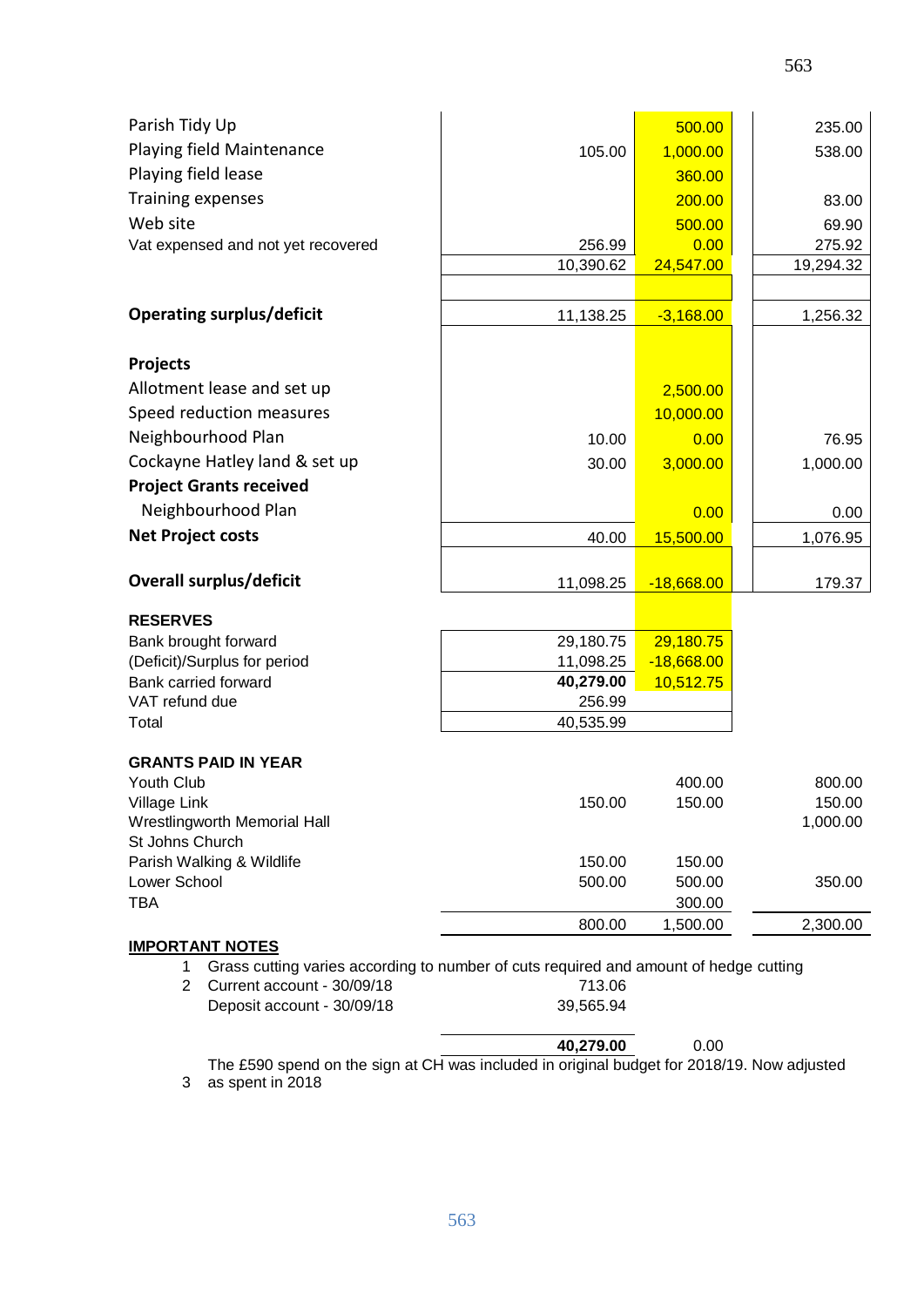## **Appendix C**

# **Planning Applications as at 5th October 2018**

| <b>Application No.</b><br>and Date | <b>Location</b>                              | <b>Works</b><br><b>Proposed</b>                                                                                                                              | <b>PC Comment</b>                                                                                        | <b>Status</b>                                                                                       |
|------------------------------------|----------------------------------------------|--------------------------------------------------------------------------------------------------------------------------------------------------------------|----------------------------------------------------------------------------------------------------------|-----------------------------------------------------------------------------------------------------|
| CB/18/01509/FULL<br>03.05.18       | Land adjacent<br>to 21 Village<br>Road C/Hat | Retrospective<br>change of use<br>to garden<br>following<br>purchase June<br>2017                                                                            | No comment                                                                                               | Refused<br>02.08.18<br>Possible<br>appeal<br>Cllr<br>Dagless<br>will<br>report at<br>the<br>meeting |
| CB/TRE/18/00185<br>07.06.18        | 3 The Slade,<br>Wrestlingworth               | Works to tree<br>protected by<br>TPO: prune 1<br>lime situated<br>in back<br>garden                                                                          | No comment                                                                                               | Approved<br>09.07.18                                                                                |
| CB/18/02359/FULL<br>29.06.18       | 2 Walnut Tree<br>Close,<br>Wrestlingworth    | Construction<br>of two storey<br>extension to<br>the rear                                                                                                    | No comment                                                                                               | Approved<br>07.08.18                                                                                |
| CB/18/02775/FULL<br>06.08.18       | 25 Braggs<br>Lane,<br>Wrestlingworth         | Demolition of<br>existing<br>dwelling,<br>garages,<br>workshops<br>and<br>outbuildings<br>and erection<br>of two<br>replacement<br>dwellings with<br>garages | PC were<br>minded to<br>object. Cllr<br>Barratt agreed<br>to discuss with<br>Cllr Williams<br>See Note 1 | Awaiting<br>decision                                                                                |
| CB/TRE/18/00340<br>13.09.18        | 3 The Slade,<br>Wrestlingworth               | Removal of<br>TPO lime tree                                                                                                                                  | No comment                                                                                               | Awaiting<br>decision                                                                                |